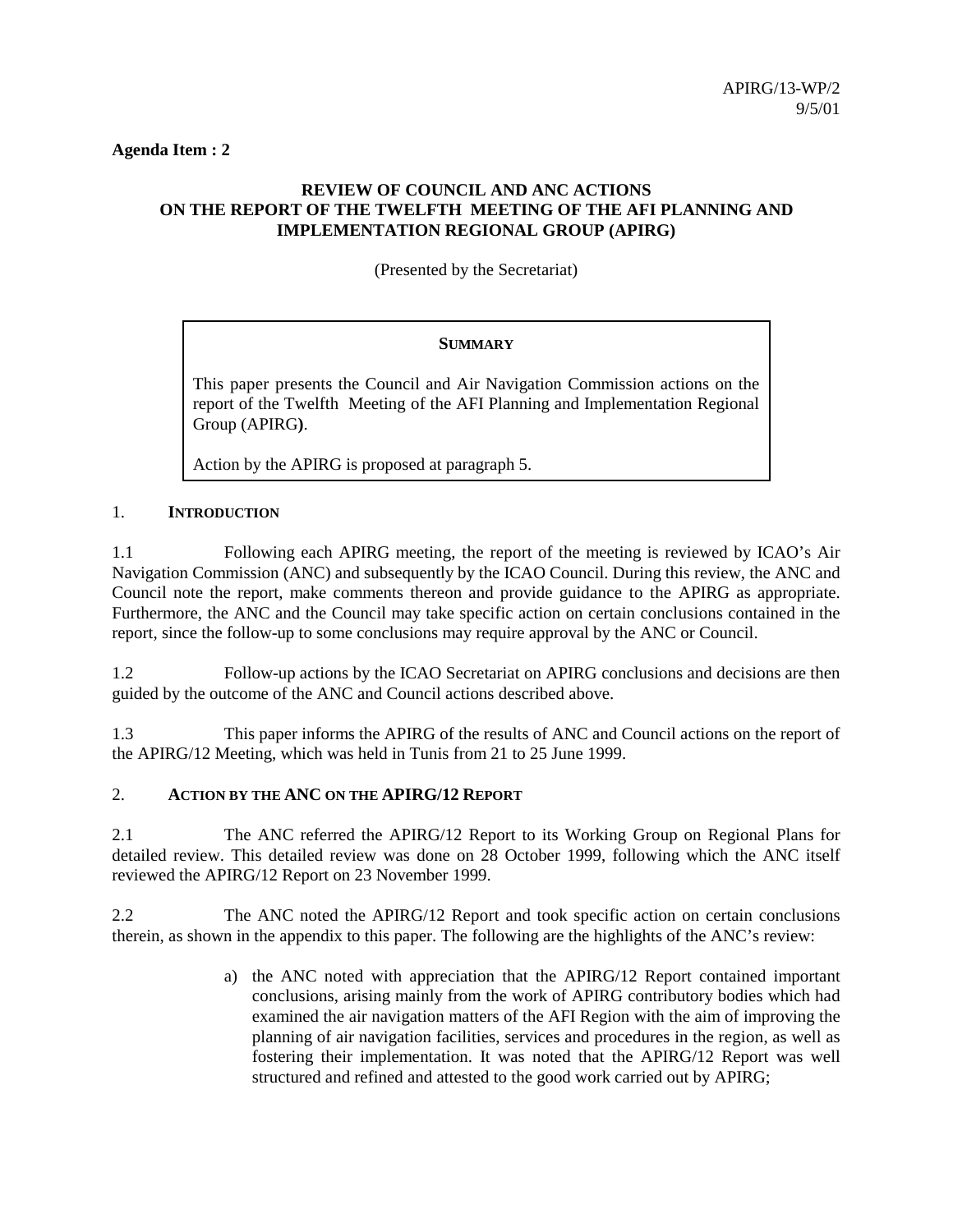- b) with regards to the carriage and operation of pressure altitude reporting transponders and ACAS II, the Commission noted the conclusion and requested the APIRG to render it high priority;
- c) in relation to dissemination of AIS products, the ANC observed that a similar approach was proposed by APIRG Conclusion 10/21 concerning WAFS products and OPMET data. The ANC, as a result, requested the Secretary General to consider developing a uniform policy for the use of the Internet as an alternate or interim means of disseminating aeronautical and other information;
- d) the ANC noted the decision on the collection and dissemination of AIS information on SADIS and that the result of the study will be coordinated with other ICAO regions;
- e) the APIRG solution proposed in relation to the year 2000 computer problem was noted.

### 3. **ACTION BY THE COUNCIL ON THE APIRG/12 REPORT**

3.1 Following the ANC action, the Council noted the APIRG/12 Report on 9 December 1999 on the basis of the ANC report, and took specific actions on certain conclusions therein, as shown in the appendix to this paper. The following are the highlights of the Council's review:

- a) with regard to the publication of ACAS II regulations the Council noted the conclusion and urged States to render it high priority;
- b) the Council noted the Conclusion 12/21 (Reporting and investigation of ATS incidents) and urged States to follow it up actively to improve the quality of ATS in the region;
- c) with regards to Conclusion 12/22 (ATC refresher courses) the Council noted the conclusion and urged States to follow it up actively to improve the quality of ATS in the region;
- d) with respect to the completion of the draft AFI Basic ANP and FASID documents**,** the Council noted the conclusion and requested the Secretary General to arrange for completion and publication of the documents as a matter of priority;
- e) the Council noted Conclusion 12/53 (Development of a new part for the Basic ANP and FASID documents dealing with human factors and manpower training) and this matter would be addressed in the context of ANC Task No. PEL-9601.

#### 4. **FOLLOW-UP ACTION BY THE SECRETARIAT ON THE APIRG/12 REPORT.**

4.1 The Secretariat's report on follow-up actions on the APIRG/12 Report will be presented to APIRG/13 in separate paper(s).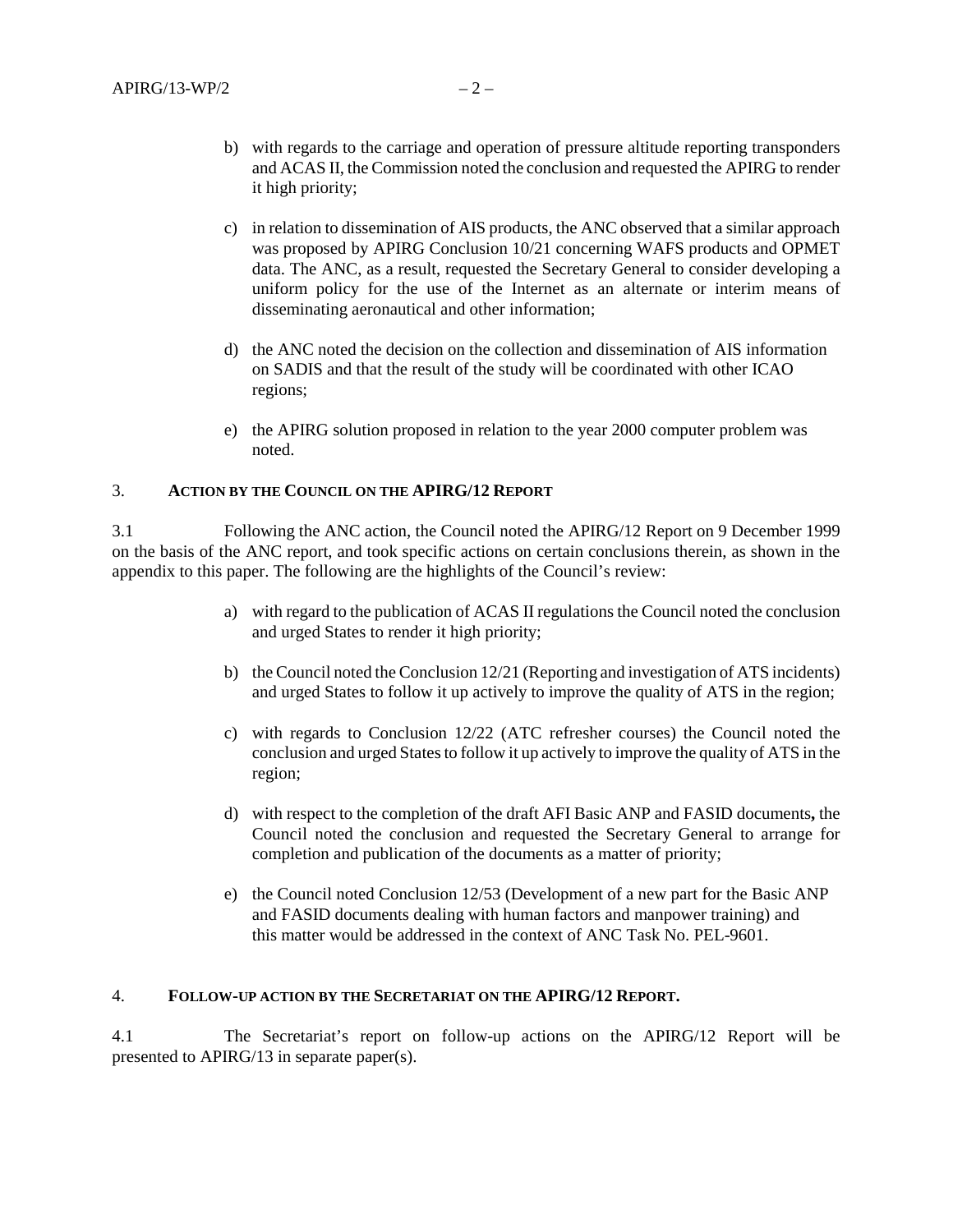# 5. **ACTION BY THE APIRG**

5.1 The APIRG is invited to note the ANC and Council's actions on the APIRG/12 Report as outlined in this paper and its appendix.

--------------------------------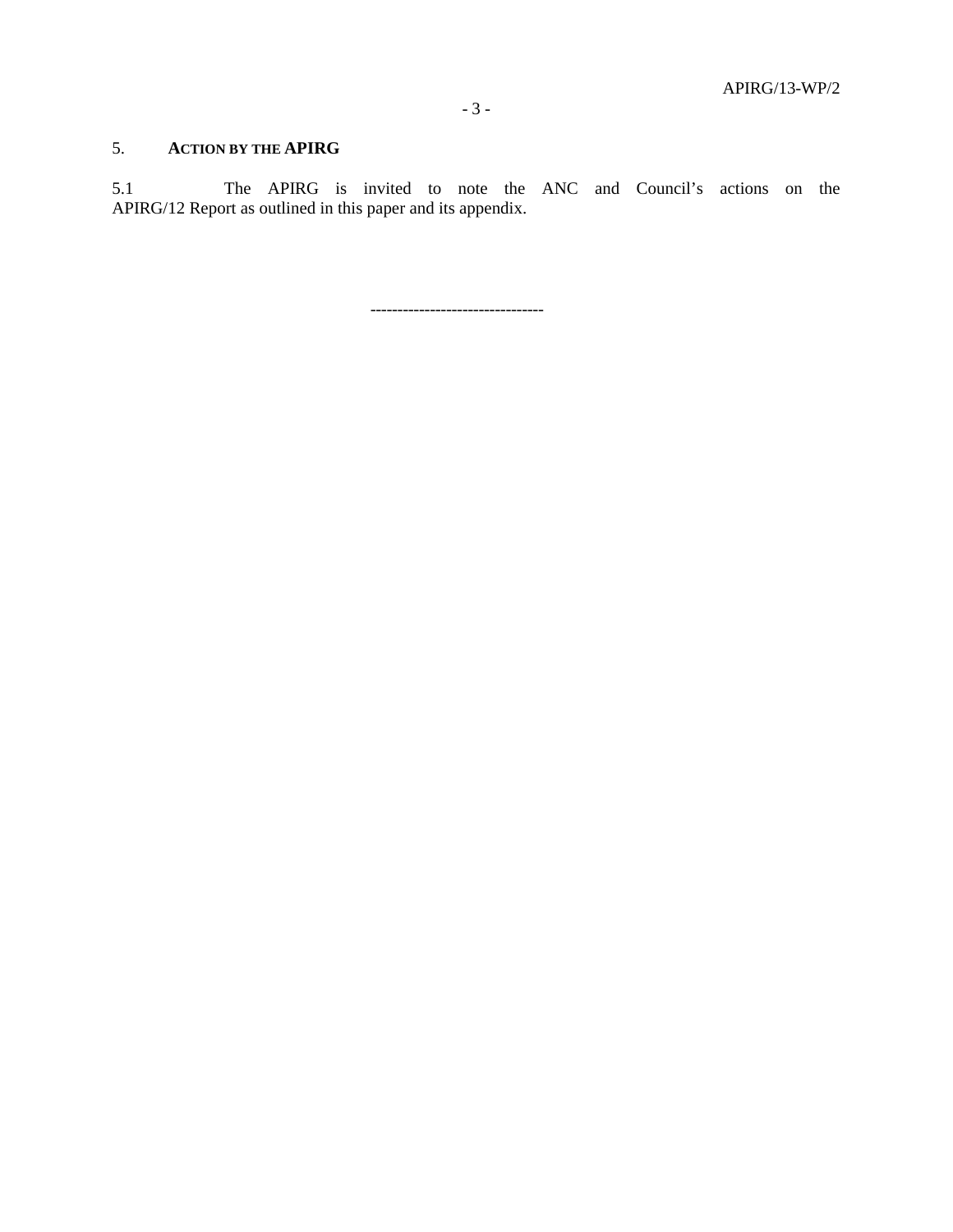#### **APPENDIX**

# **APIRG CONCLUSIONS/DECISIONS CONSIDERED FOR SPECIFIC ACTION BY THE AIR NAVIGATION COMMISSION AND/OR COUNCIL**

| <b>Report Reference</b>                                                            |               |                                 |                                                                                                                                                                                                        |
|------------------------------------------------------------------------------------|---------------|---------------------------------|--------------------------------------------------------------------------------------------------------------------------------------------------------------------------------------------------------|
| Concl./Dec. No.                                                                    | Page          | <b>Action by</b><br>Council/ANC | <b>Proposed Action</b>                                                                                                                                                                                 |
| Decision 12/1                                                                      | $3 - 2$       | <b>ANC</b>                      | Carriage and operation of pressure altitude<br>reporting transponders and ACAS II                                                                                                                      |
|                                                                                    |               |                                 | Noted the conclusion and requested the APIRG<br>to render it high priority.                                                                                                                            |
| 12/2                                                                               | $3-2$         | <b>ANC</b>                      | <b>Publication of ACAS II regulations</b>                                                                                                                                                              |
|                                                                                    |               |                                 | Noted the conclusion and urged States to render<br>it high priority.                                                                                                                                   |
| 12/5                                                                               | $4 - 2$       | $\mathcal{C}$                   | <b>Implementation of visual aids</b>                                                                                                                                                                   |
|                                                                                    |               |                                 | Noted the conclusion as well as its relation with<br>the AFI/7 Recommendation 14/3 and requested the<br>Secretary General to continue to assist AFI States<br>for the resolution of resource problems. |
| 12/6                                                                               | $4 - 3$       | $\mathcal{C}$                   | <b>Aerodrome emergency planning</b>                                                                                                                                                                    |
|                                                                                    |               |                                 | Noted the conclusion and requested the Secretary<br>General to accord high priority to ICAO's role in<br>parts d) and e) of the recommendation.                                                        |
| $12/8$ , $12/9$ ,<br>$12/11$ , $12/12$ ,<br>$12/13$ , $12/15$ ,<br>12/16 and 12/17 | 4-5 to $4-10$ | $\mathcal{C}$                   | Conclusions related to improvement of<br>aeronautical fixed and mobile<br>communications services                                                                                                      |
|                                                                                    |               |                                 | Noted the conclusions, urged States concerned to<br>follow them up with utmost effort and requested<br>the APIRG to report the result of States' follow-<br>up.                                        |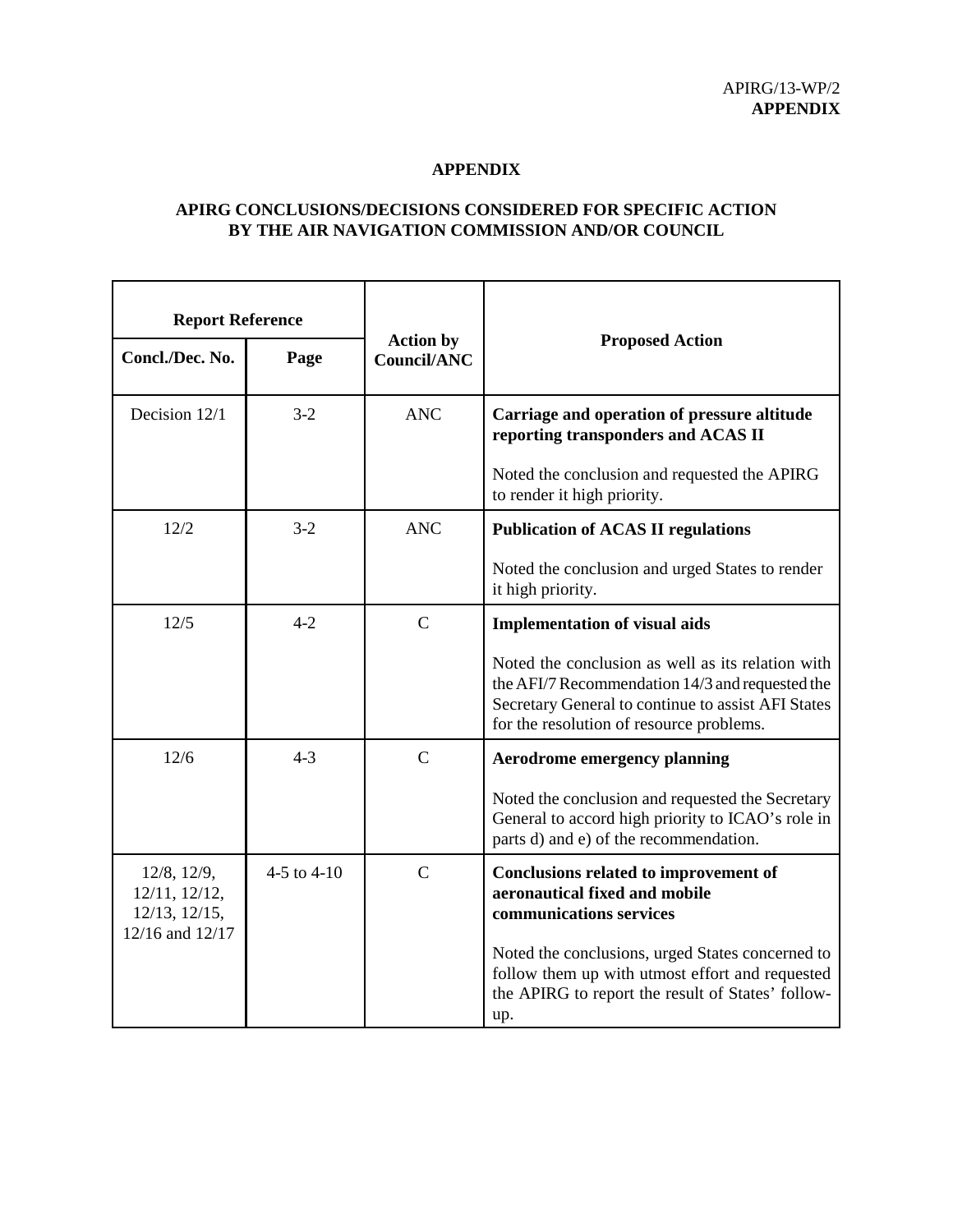| Conclusion<br>12/10 | $4 - 6$  | $\overline{C}$ | <b>VSAT</b> networks interconnection                                                                                                                                                                                                                                                                                                                                                                 |
|---------------------|----------|----------------|------------------------------------------------------------------------------------------------------------------------------------------------------------------------------------------------------------------------------------------------------------------------------------------------------------------------------------------------------------------------------------------------------|
|                     |          |                | Noted the conclusion and requested the<br>Secretary General to bring it to the attention of<br><b>ASECNA</b> and South Africa.                                                                                                                                                                                                                                                                       |
| 12/19               | $4 - 11$ | $\mathsf{C}$   | <b>Implementation of ATS routes</b>                                                                                                                                                                                                                                                                                                                                                                  |
|                     |          |                | Noted the conclusion and, with regard to part b),<br>requested the Secretary General to assist States as<br>necessary.                                                                                                                                                                                                                                                                               |
| 12/20               | $4 - 11$ | $\mathcal{C}$  | Provision of area control service                                                                                                                                                                                                                                                                                                                                                                    |
|                     |          |                | Noted the conclusion and urged States to<br>expedite the implementation of area control<br>service in view of its effect on safety.                                                                                                                                                                                                                                                                  |
| 12/21               | $4 - 12$ | $\mathsf{C}$   | <b>Reporting and investigation of ATS incidents</b>                                                                                                                                                                                                                                                                                                                                                  |
|                     |          |                | Noted the conclusion and urged States to follow<br>it up actively to improve the quality of ATS in<br>the region.                                                                                                                                                                                                                                                                                    |
| 12/22               | $4 - 12$ | $\mathbf C$    | <b>ATC</b> refresher courses                                                                                                                                                                                                                                                                                                                                                                         |
|                     |          |                | Noted the conclusion and urged States to follow<br>it up actively to improve the quality of ATS in<br>the region.                                                                                                                                                                                                                                                                                    |
| 12/23               | $4 - 12$ | $\mathbf C$    | <b>Uniform application of ATS proficiency</b><br>assessment and standard auditing procedures                                                                                                                                                                                                                                                                                                         |
|                     |          |                | Noted the conclusion and urged States to follow<br>it up actively to improve the quality of ATS in<br>the region.                                                                                                                                                                                                                                                                                    |
| 12/27               | $4 - 15$ | <b>ANC</b>     | <b>Dissemination of AIS products</b>                                                                                                                                                                                                                                                                                                                                                                 |
|                     |          |                | a) Noted the conclusion and its relation to<br>APANPIRG Conclusion 10/21 concerning WAFS<br>products and OPMET data;<br>b) emphasized the need that States improve their<br>AFTN; and<br>c) requested the Secretariat to propose, under<br>ANC Task No. AIS-9806, a policy for the use of<br>the internet as an alternative or interim means of<br>disseminating aeronautical and other information. |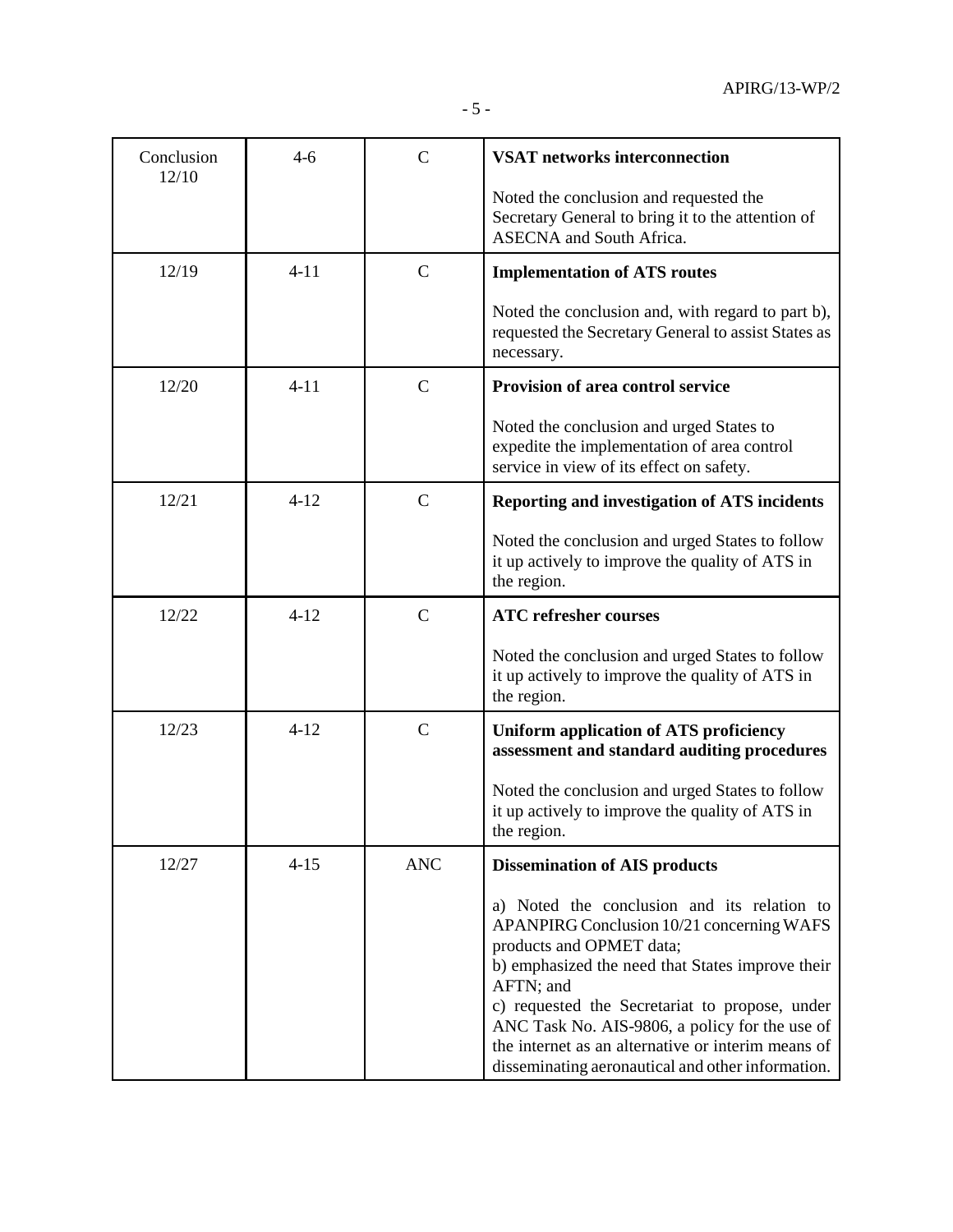| 12/30          | $4 - 15$ | $\mathcal{C}$ | <b>Provision of search and rescue services</b>                                                                                                                                                                                                                                |
|----------------|----------|---------------|-------------------------------------------------------------------------------------------------------------------------------------------------------------------------------------------------------------------------------------------------------------------------------|
|                |          |               | Noted the conclusion and urged States to increase<br>their efforts for the implementation of SAR<br>services.                                                                                                                                                                 |
| Decision 12/37 | $4 - 17$ | <b>ANC</b>    | <b>Collection/dissemination of AIS information</b><br>on SADIS                                                                                                                                                                                                                |
|                |          |               | Noted the decision and that the result of the<br>study will be coordinated with other ICAO<br>Regions.                                                                                                                                                                        |
| 12/38          | $4 - 18$ | $\mathsf{C}$  | <b>Technical and financial commitments to</b><br><b>SADIS</b>                                                                                                                                                                                                                 |
|                |          |               | Noted the conclusion and that, as a follow-up to<br>Council action on EANPG/40, Conclusion 40/29,<br>the Secretary General had invited States receiving<br>the SADIS broadcast not yet participating in the<br>SADIS voluntary cost recovery scheme, to<br>consider doing so. |
| 12/41          | $4-19$   | <b>ANC</b>    | Year 2000 (Y2K) computer problem                                                                                                                                                                                                                                              |
|                |          |               | Noted the solution proposed by the APIRG and<br>that the Secretariat was taking it into account in<br>relation with the ICAO action on the Y2K<br>problem.                                                                                                                    |
| 12/42          | $4-19$   | $\mathbf C$   | Cost recovery for aeronautical meteorological<br>services provided to aviation                                                                                                                                                                                                |
|                |          |               | Noted the conclusion and requested the<br>Secretary General to bring it to the attention of<br>States.                                                                                                                                                                        |
| 12/48          | $4 - 23$ | $\mathsf{C}$  | <b>Funding arrangement for the AFI EGNOS</b><br>test bed                                                                                                                                                                                                                      |
|                |          |               | Noted the conclusion as well as its relation to<br>AFI/7, Recommendation 13/4 and requested the<br>Secretary General to keep AFI States informed<br>about the results of the arrangement.                                                                                     |
| 12/50          | $4 - 25$ | $\mathsf{C}$  | Alignment of the procedures for the<br>amendment of the FASID                                                                                                                                                                                                                 |
|                |          |               | Noted the conclusion and requested the Secretary<br>General to present specific proposals on the<br>subject.                                                                                                                                                                  |